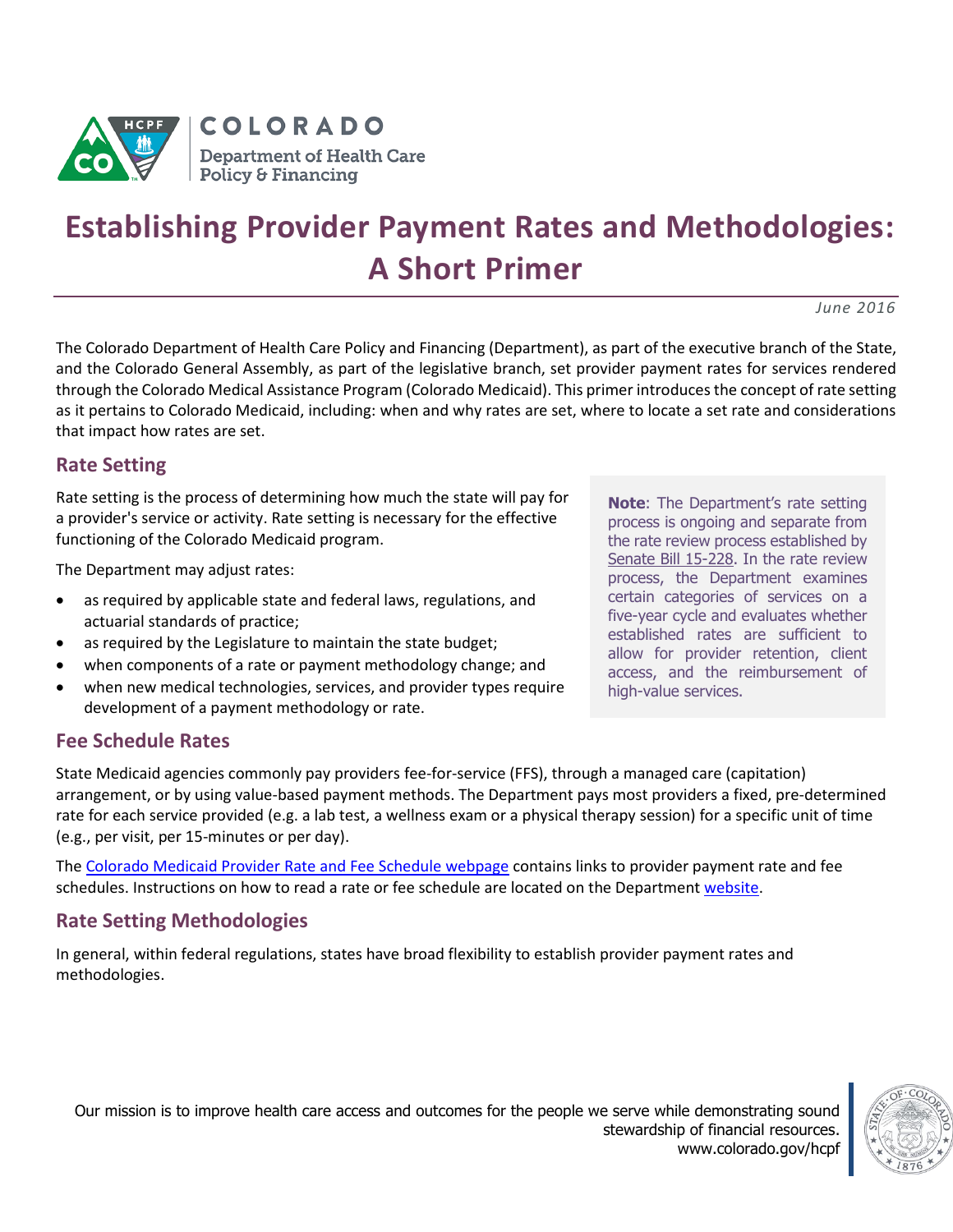Examples of methods used to set provider payment rates include, but are not limited to:  $^1$ 

- Determining a rate based on the average market price of all components necessary to provide a service. Components may include direct and indirect care, administration, facility overhead, and capital overhead.
- Using a cost-based rate methodology. This may involve collecting annual cost reports from facilities, hiring an auditor to review reported costs, adjusting reported costs to ensure alignment with state and federal regulations, and paying a final cost-based rate on a retrospective or prospective cost period.
- Tying a rate to a national benchmark rate, such as a rate found on the Medicare Fee Schedule or a usual and customary rate paid by private parties.

**Note:** Comparing Colorado Medicaid provider payment rates with the rates of other public and private payers - for the purposes of developing, reviewing and/or periodically re-setting a rate - is challenging.

National and state payers often use different rate setting methodologies. For example, other payers may set rates: prospectively or retrospectively; based on a fee schedule or relative value scale; per day, per visit, or per encounter; per episode or as part of a bundled payment; at a capitated amount; or tied to supplemental or incentive payments.

 Basing a rate on a grouper methodology. This may involve setting a single rate for alike services (e.g. services with similar resource and staffing requirements).

In certain circumstances, the Department makes supplemental payments to providers above the established provider payment base-rate. Supplemental payments may not exceed federally established upper payment limits.<sup>2</sup>

# **Considerations When Setting a Rate or Restructuring a Payment Methodology**

#### Federal Authority

 $\overline{a}$ 

Section 1902(a)(30)(A) of the Social Security Act requires state Medicaid agencies to "assure that payments are consistent with efficiency, economy and quality of care and are sufficient to enlist enough providers so that care and services are available." In accordance with associated regulations, for each proposed reduction in a provider payment rate or restructuring of a provider payment methodology, the Department must also:

- submit a review that demonstrates sufficient access to th[e service;](https://www.law.cornell.edu/definitions/index.php?width=840&height=800&iframe=true&def_id=d206a13ea8d40d5a1d001fd4c784e825&term_occur=21&term_src=Title:42:Chapter:IV:Subchapter:C:Part:447:Subpart:B:447.203)
- further monitor access to said service for a period of at least three years after the effective date of the State [Plan](https://www.law.cornell.edu/definitions/index.php?width=840&height=800&iframe=true&def_id=df31e4584c2598dab9683b9008987a74&term_occur=20&term_src=Title:42:Chapter:IV:Subchapter:C:Part:447:Subpart:B:447.203) Amendment that authorizes the [payment](https://www.law.cornell.edu/definitions/index.php?width=840&height=800&iframe=true&def_id=d66239b6cfc874cf42f9ff1eaaccf349&term_occur=13&term_src=Title:42:Chapter:IV:Subchapter:C:Part:447:Subpart:B:447.203) reduction or restructuring.

The above requires significant staff resource; federal approval takes time and is not guaranteed.



 $1$  The examples that follow are not indicative of how all Colorado Medicaid rates are, will be, or should be set. They are illustrative examples provided here to introduce basic concepts. State Medicaid programs, including Colorado, are increasingly moving to sophisticated payment strategies that emphasize value-based payment. For more information on payment approaches visit: <https://www.macpac.gov/wp-content/uploads/2015/03/March-2015-Report-to-Congress-on-Medicaid-and-CHIP.pdf> <sup>2</sup> Federal regulations establish upper payment limits for the following types of services: inpatient hospital services, outpatient hospital services, nursing facilities, clinics, physician services (for states that reimburse targeted physician supplemental payments), intermediate care facilities for the developmentally disabled and private residential treatment facilities and institutes for mental disease. For more information, visit: [https://www.medicaid.gov/medicaid-chip-program-information/by-topics/financing-and](https://www.medicaid.gov/medicaid-chip-program-information/by-topics/financing-and-reimbursement/accountability-guidance.html)[reimbursement/accountability-guidance.html](https://www.medicaid.gov/medicaid-chip-program-information/by-topics/financing-and-reimbursement/accountability-guidance.html)